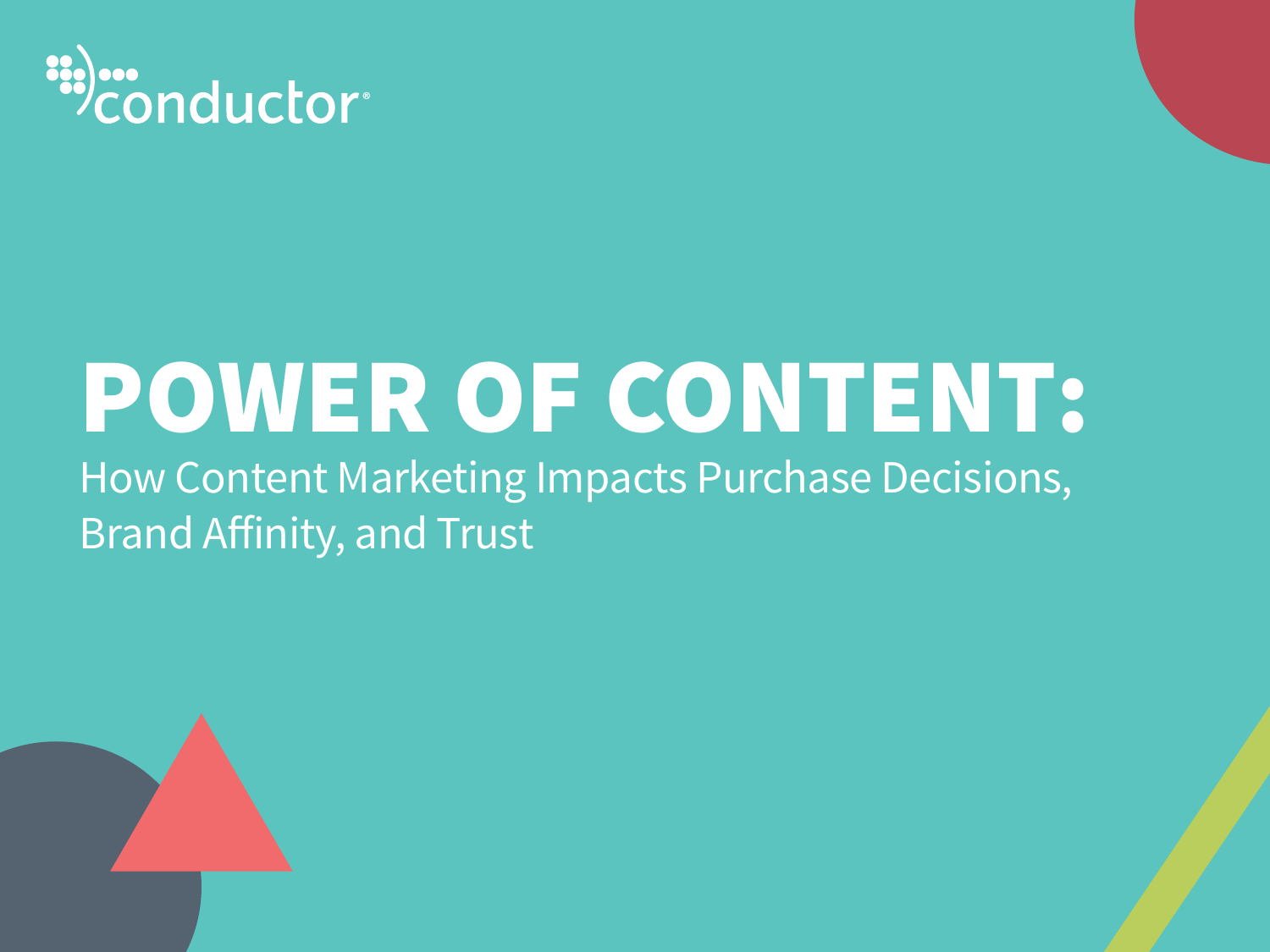# WHY THIS REPORT MATTERS

Early-stage content – content that provides educational value and does not explicitly sell products – is frequently leveraged as a strategy for brand building and lead nurturing. After all, [50% of leads are qualified](http://images.msgapp.com/uploads/95603/LicensedGleansights_comp7564jvl493sa/Gleansight%20-%20Lead%20Nurturing%20-%20Q42010%20-%20Licensed.pdf) but are not immediately ready to buy.

And while the investment in content marketing is increasing  $-87\%$  of marketing executives [reported](https://www.conductor.com/learning-center/marketing-and-technology-study-2017/) they were spending more on content in 2017 – the impact of content marketing on purchase decisions has yet to be proven.

To fill that gap, this study investigates the impact that educational content has on consumers' likelihood to purchase, trust and brand affinity, both immediately and after time.

Conductor surveyed hundreds of consumers to discover:

- The likelihood to purchase immediately after consuming content
- The likelihood to purchase a week after consuming content
- The effect of educational content on brand affinity and trust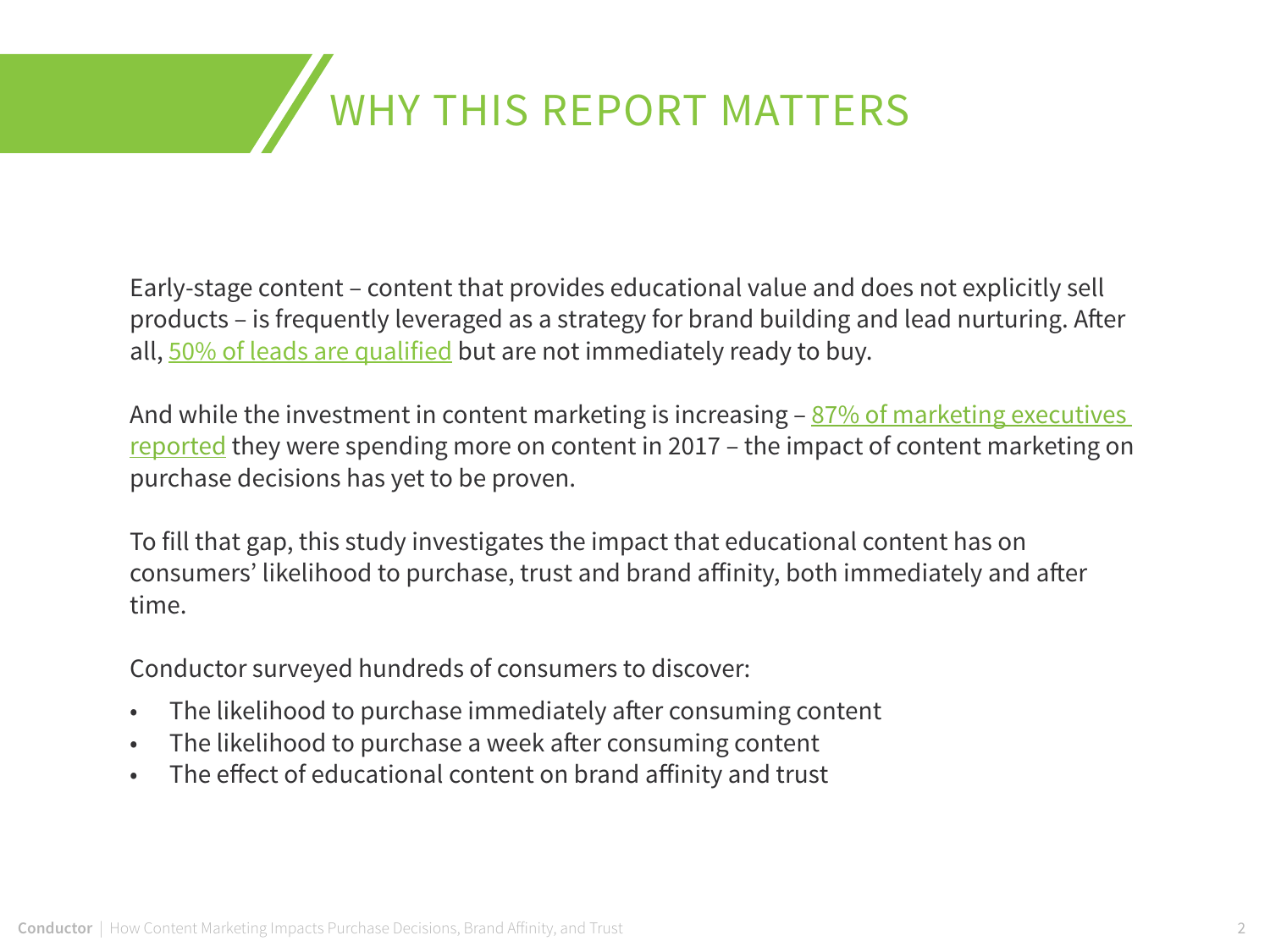

## **Content's Impact on Purchase Decisions**

Consuming educational content dramatically increases likelihood to purchase. The effect is strongest immediately, and decreases somewhat a week later.

- Immediately after reading a piece of content by the brand, consumers were **131% more likely to buy from that brand** than consumers who did not read any content.
- One week after reading educational content, consumers were still **48% more likely to purchase from that brand** compared to consumers who had not read a piece of educational content.
- When deciding between 4 brands, **83.6% of consumers who read a piece of educational content by a brand chose that brand** when prompted to purchase.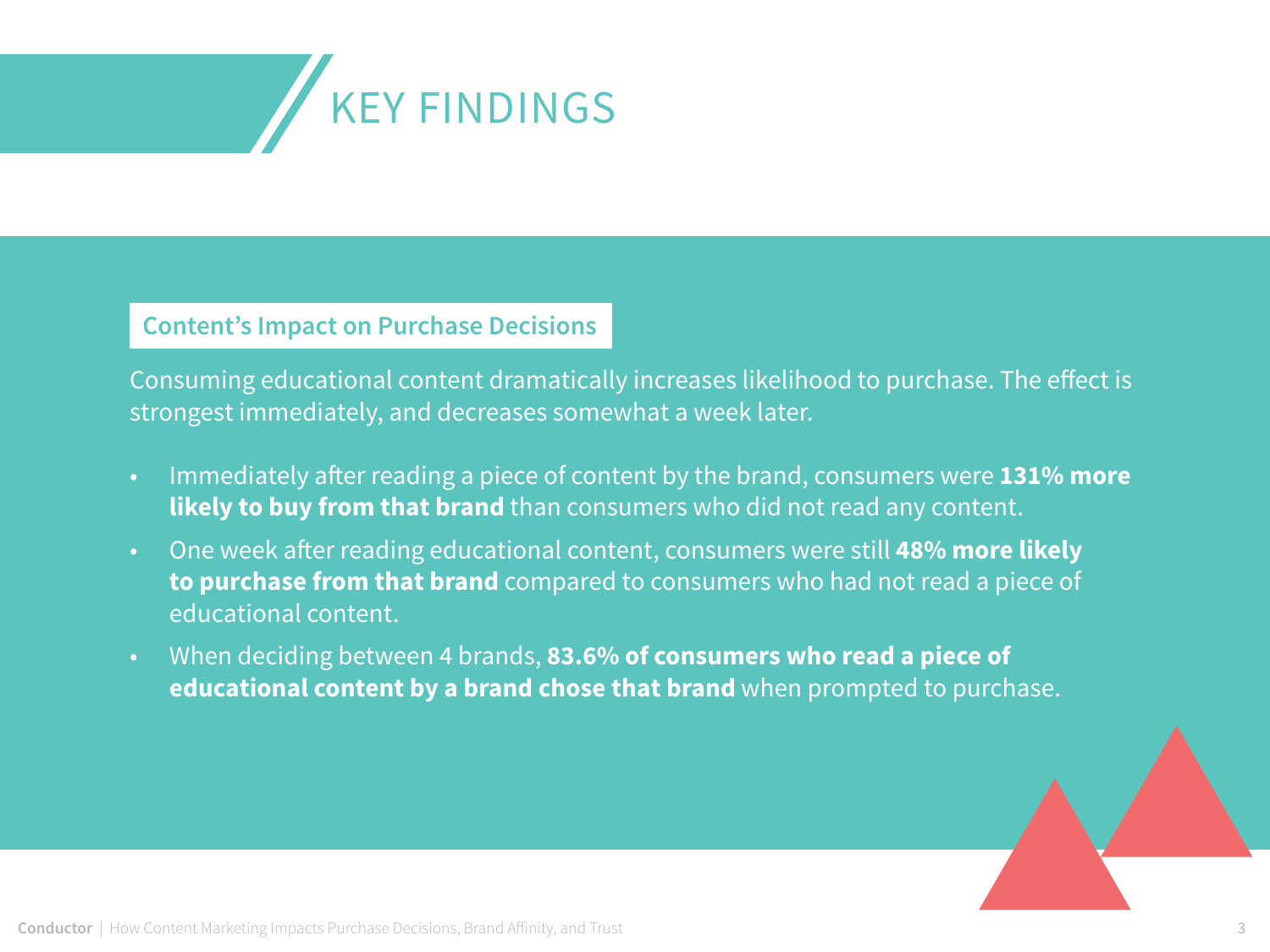

## **Content's Impact on Brand Affinity and Trust**

Consuming content greatly increases affinity and trust, and those positive feelings for the brand actually increase over time, suggesting a subliminal impact.

- **• 65% of consumers feel a brand is trustworthy/positive** immediately after they read a piece of educational content from that brand.
- **• 78% agree or strongly agree that they found the brand "helpful"** immediately after they read a piece of educational content from that brand.
- A week after reading a piece of educational content from a brand, **74.49% of consumers identified the brand as "positive," an 8% increase since initially reading the content. (66.0% to 74.49%)**
- A week after reading a piece of educational content from a brand, **73.3%** of **consumers identified the brand as "trustworthy," an 9% increase since initially reading the content. (64.4% to 73.3%)**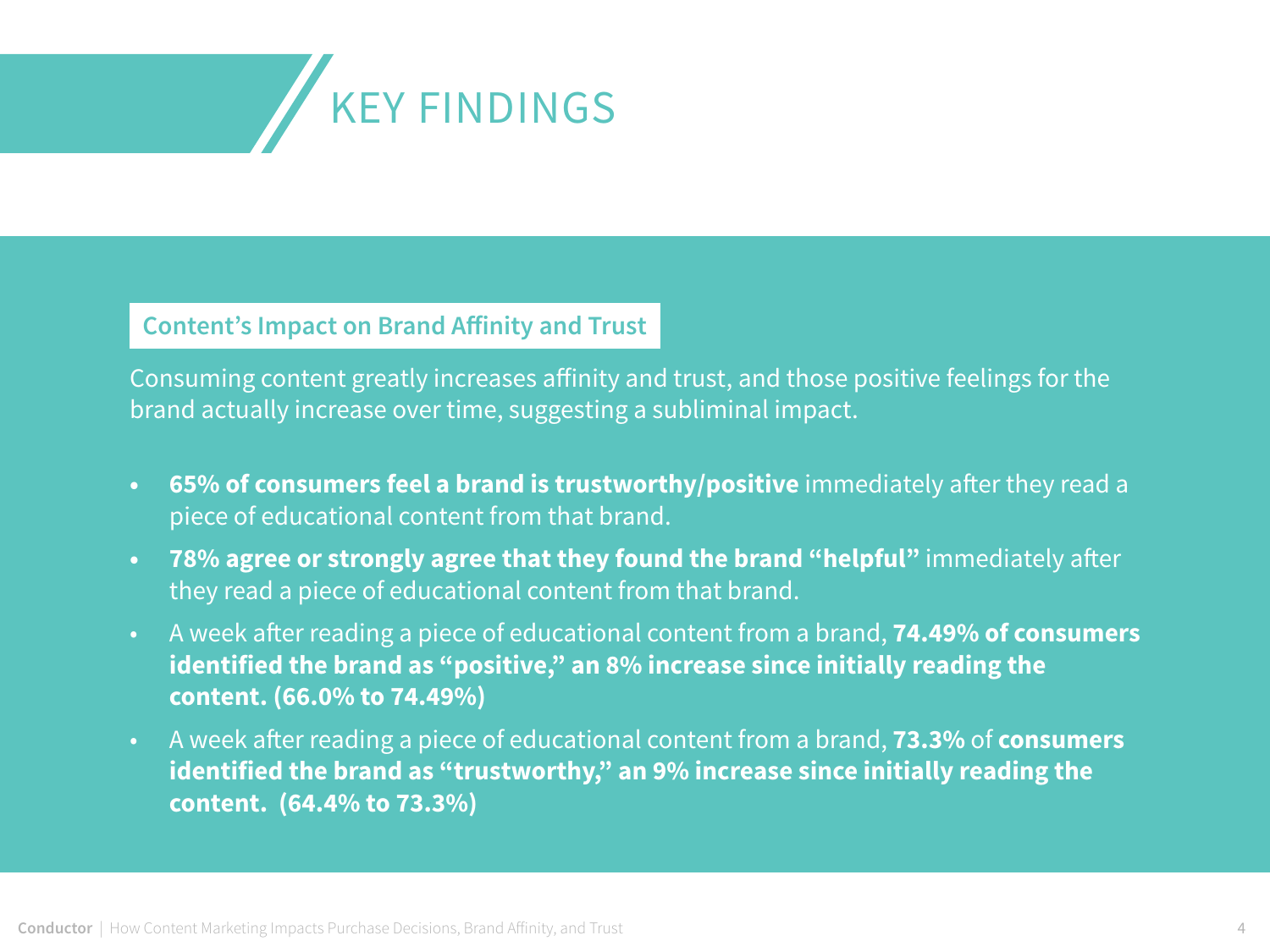**EFFECT OF EDUCATIONAL CONTENT ON PURCHASE POWER** I.

**Immediately after reading a piece of educational content, consumers were asked which brand they would like to purchase from — overwhelmingly, they selected the brands that had provided content.**



*Brands in green are the brands that provided educational content*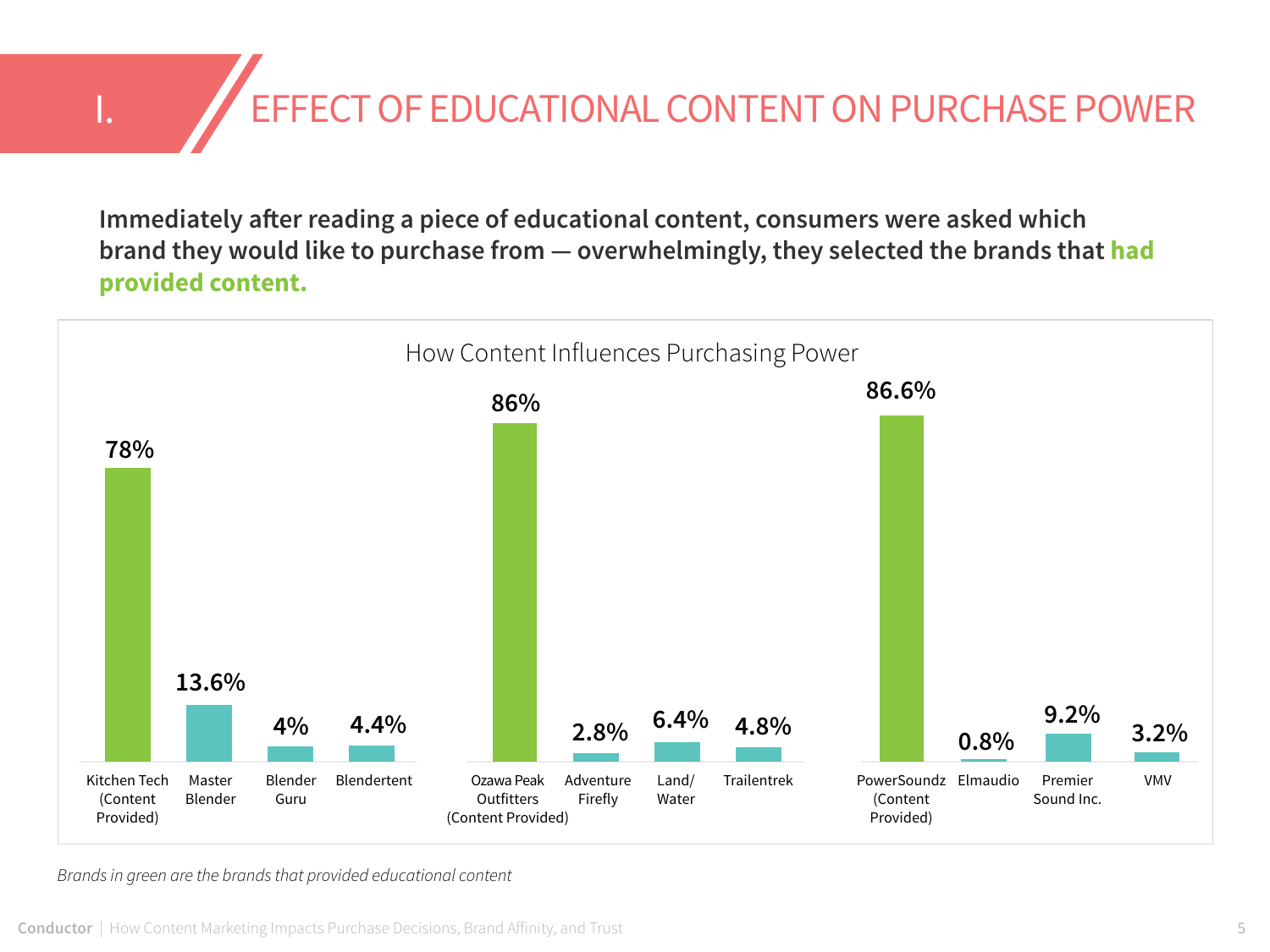# **CONTENT VS. CONTROL:** IMMEDIATELY AFTER READING A PIECE OF CONTENT

Immediately after reading a piece of content by the brand, consumers were **131% more likely to buy from that brand** compared to consumers who did not read any content.



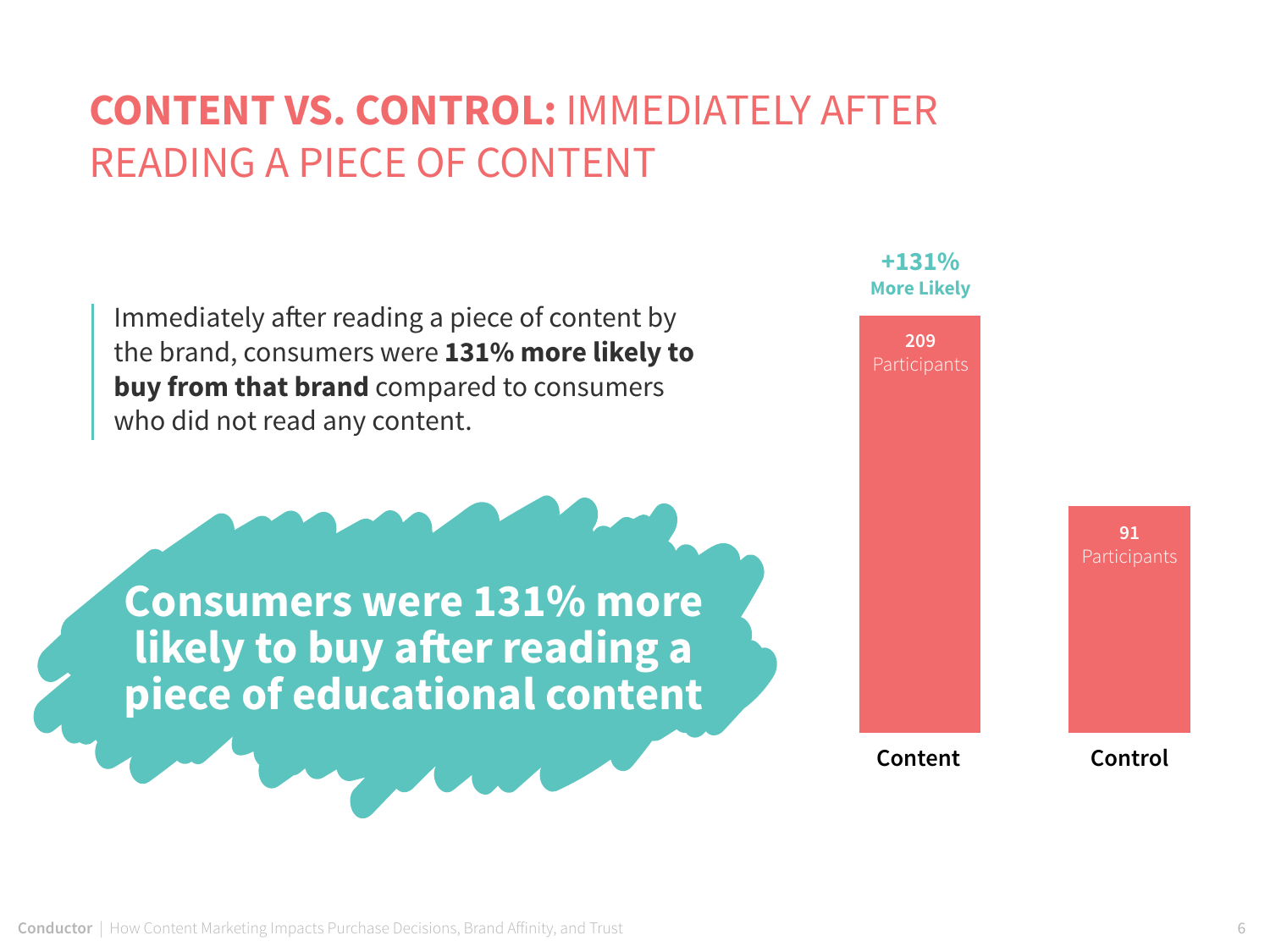## **CONTENT VS. CONTROL:** A WEEK LATER

A week later, content still impacts purchase power. **48% are more likely to purchase from the brand one week later,** compared to a control group who read no content.

**Consumers who read an educational piece of content were 48% more likely to buy one week later.**

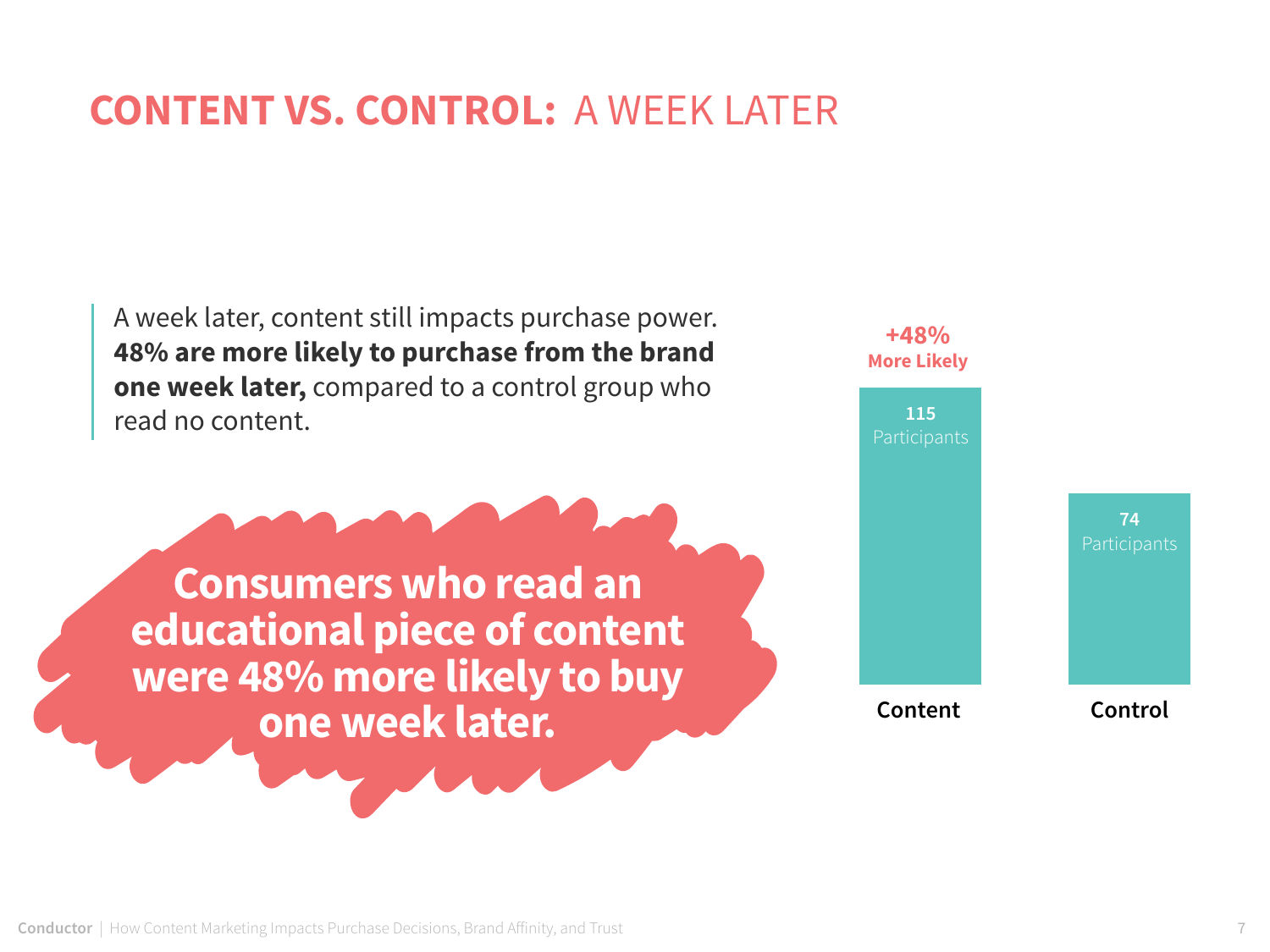

# II. EFFECT OF EDUCATIONAL CONTENT ON BRAND AFFINITY

**1. Helpfulness in Brand**

**78% agree or strongly agree that they found the brand "helpful" immediately after they read a piece of educational content from that brand.**

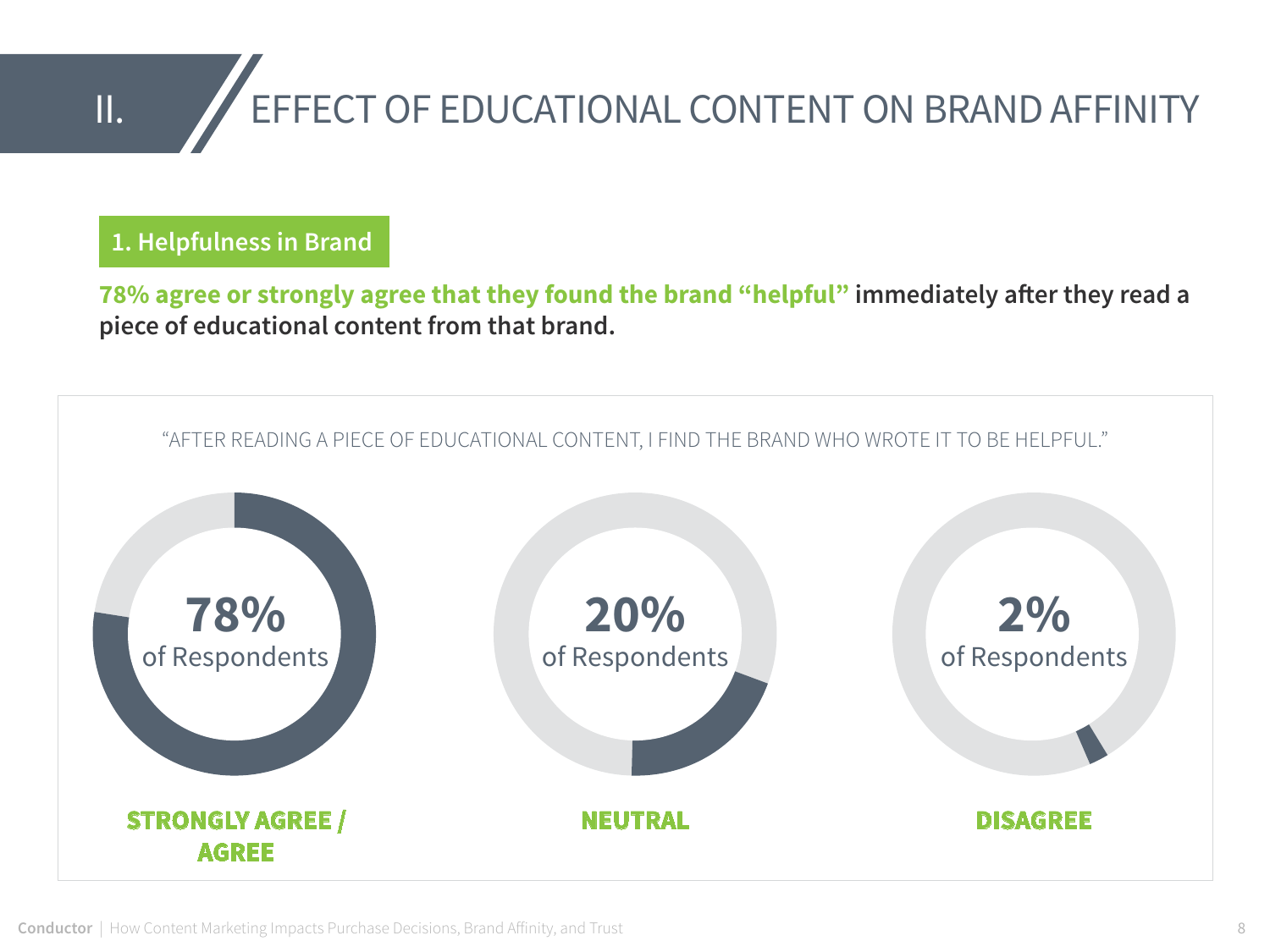### **2. Trust in Brand**

**64% of consumers feel a brand is trustworthy immediately after they read a piece of educational content from that brand.**

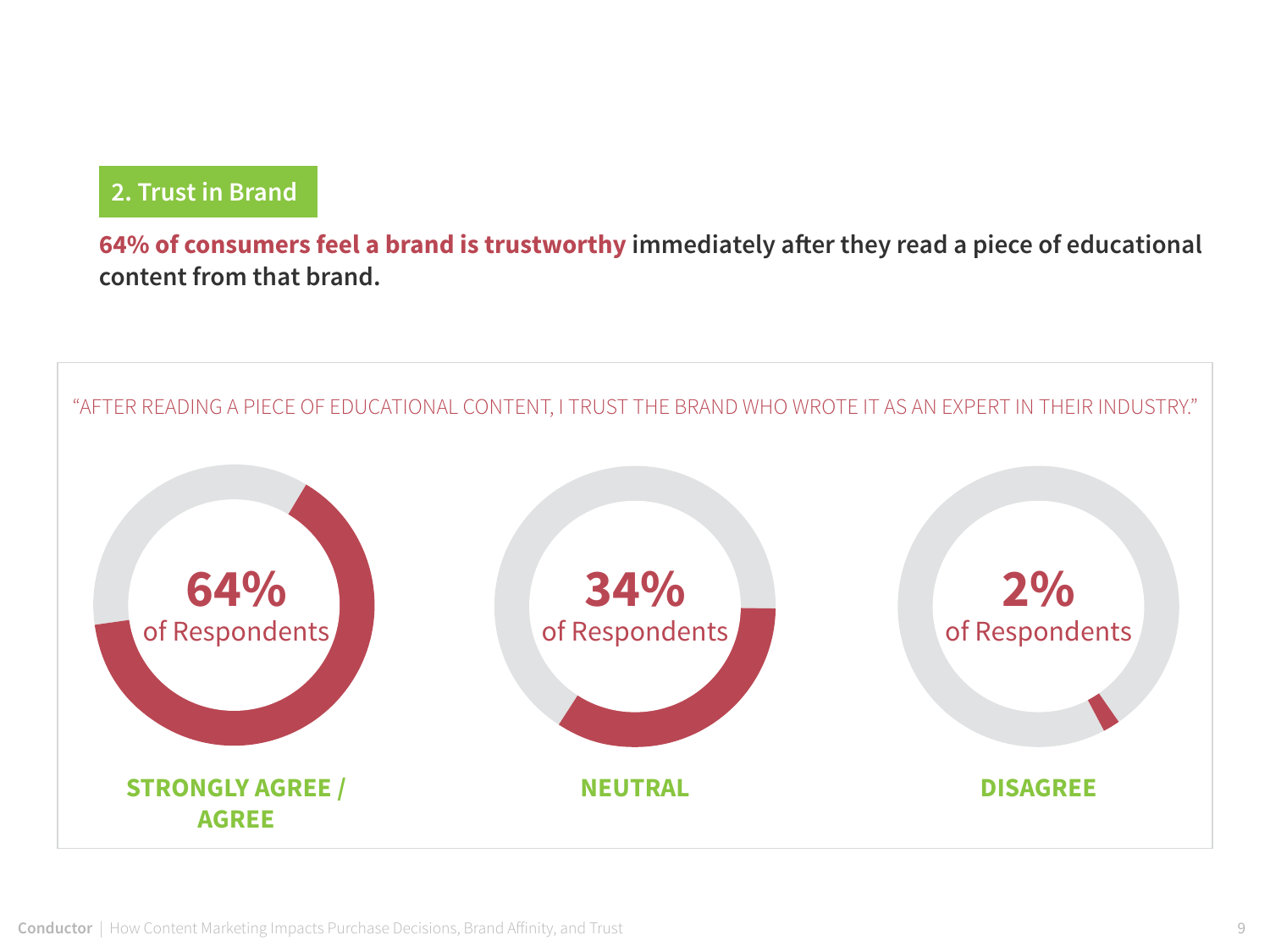## **3. Positive Feelings For Brand**

**66% of consumers have positive feelings of a brand immediately after they read a piece of educational content from that brand.**

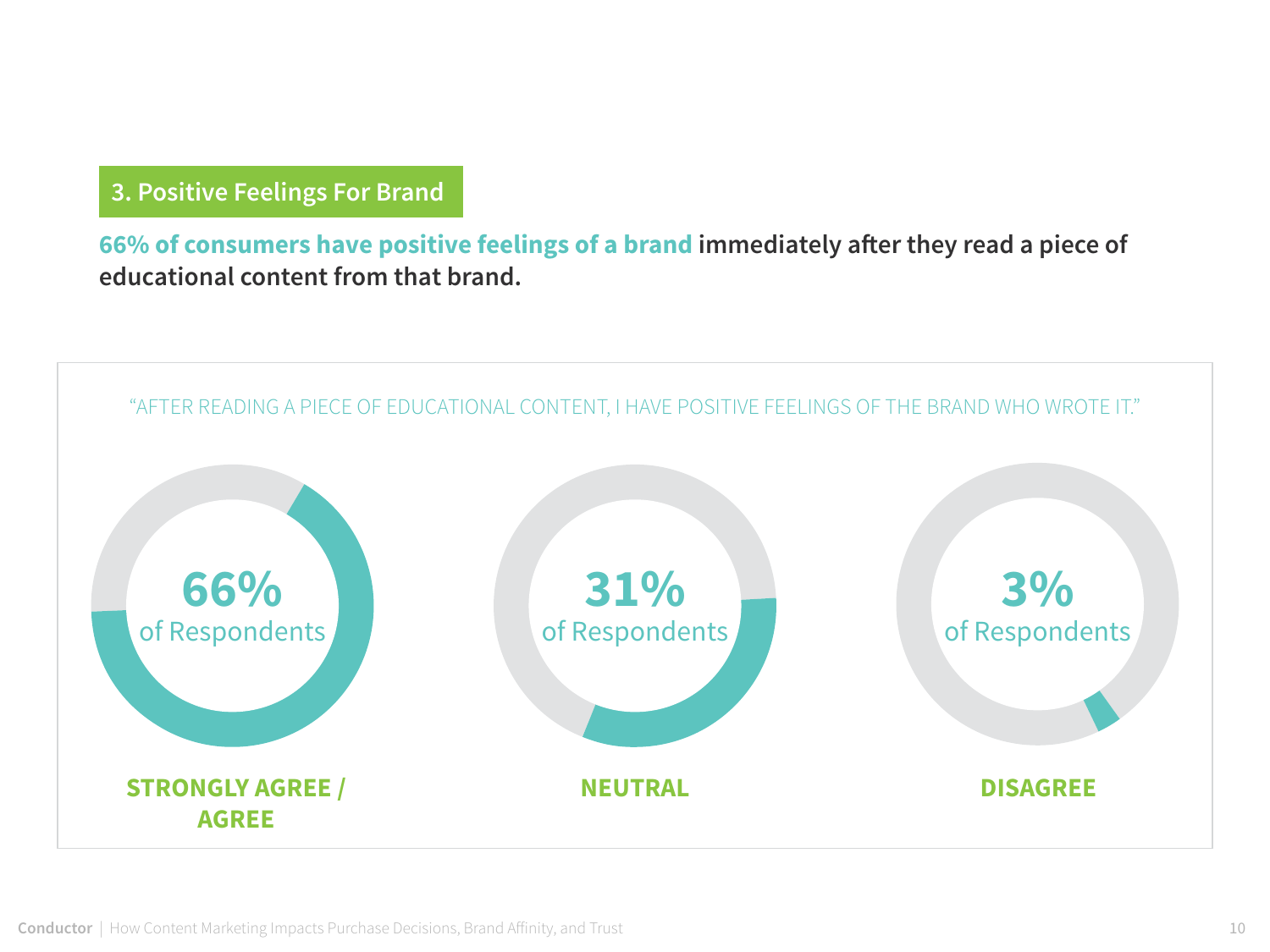## **TIME DELAY INCREASES BRAND AFFINITY**

**A week after reading a piece of educational content from a brand, there was an 9% increase in number of consumers who identified the brand as "trustworthy." (64% to 73%)**

**A week after reading a piece of educational content from a brand, there was an 8% increase in number of consumers who identified the brand as "positive." (66% to 74%)**

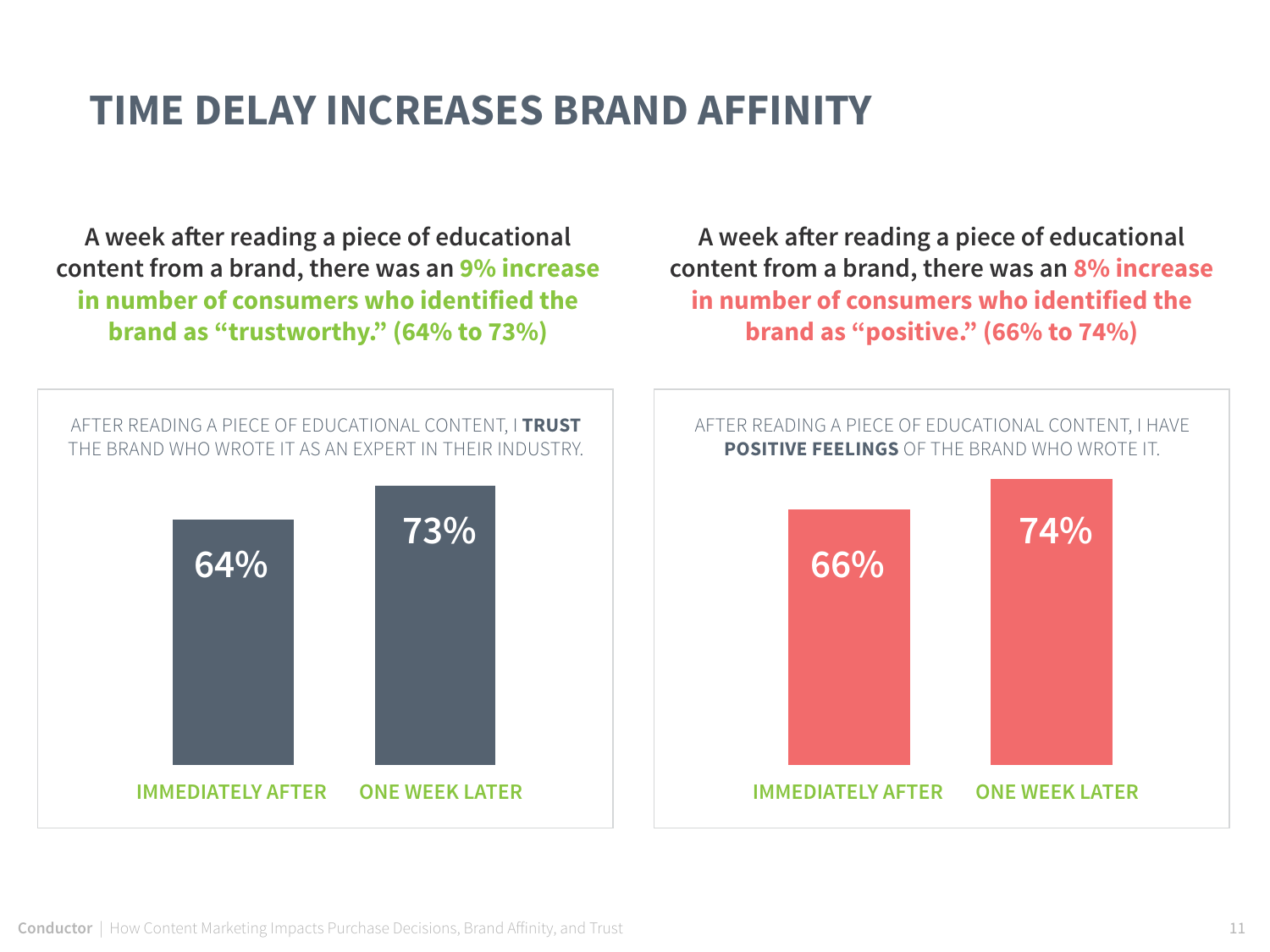

Early stage content has a powerful impact on consumers' likelihood to purchase. Educational content also has a powerful, positive impact on consumers feelings about that brand, dramatically increasing brand affinity and trust.

These findings strongly support **the importance of customer-first marketing:** when brands create valuable content that educates consumers, both brands and consumers win.

**To learn more about creating a customer-first content marketing strategy, visit [Conductor.com](http://www.conductor.com)**

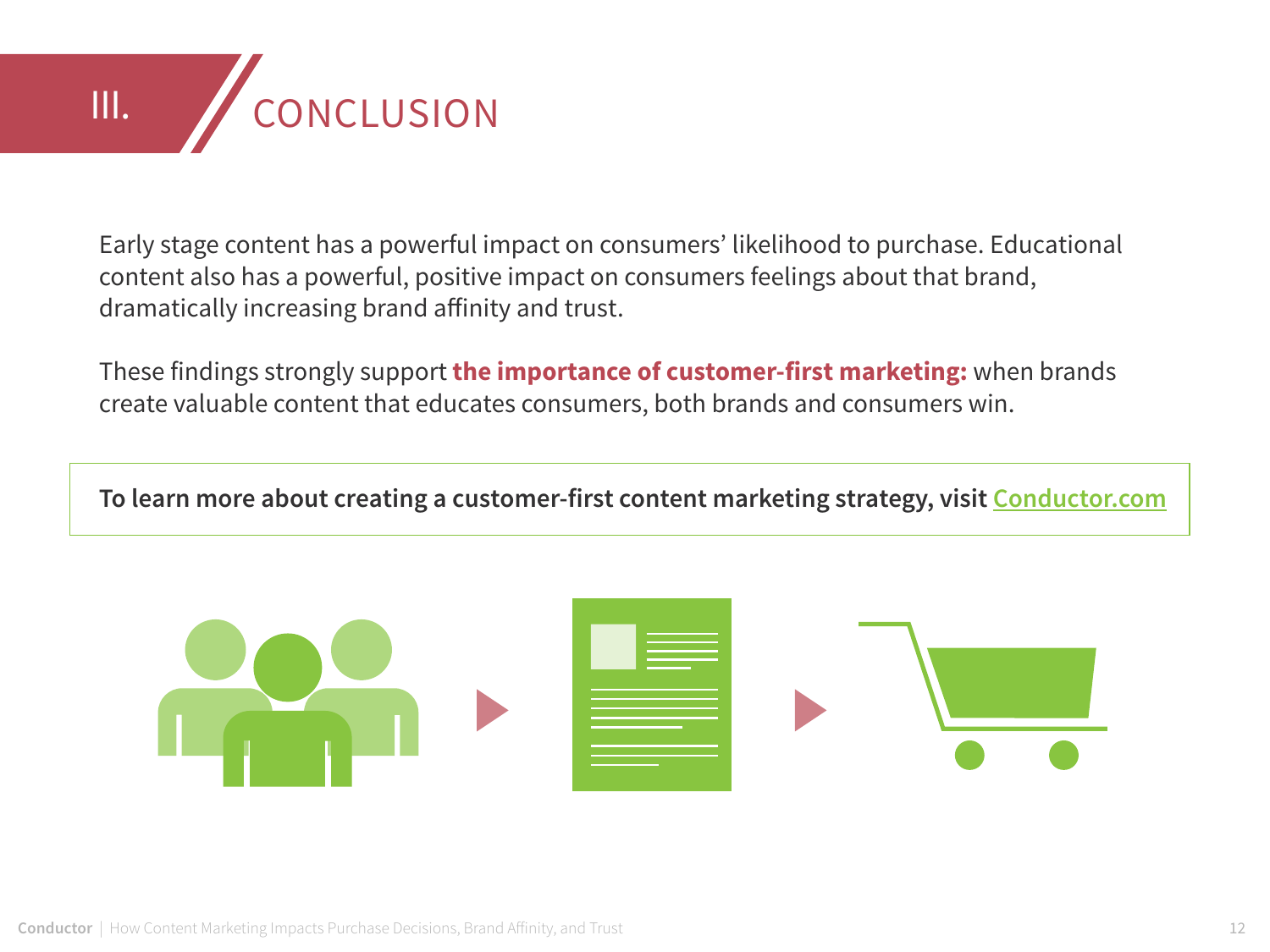

500 incentivized respondents were split into two groups: control group and content group.

Using a survey platform, we screened out respondents who:

- Have never purchased anything online.
- Have never searched for anything online.
- Are experts or have interacted heavily with products similar to those in the survey.

Groups were asked to participate and answer one questionnaire and a secondary questionnaire one week later to examine the lasting effect of test variables.

Participants were asked to interact with 3 different products, and 12 different brands.

Group 1: 250 participants were asked to read a piece of educational content, and answer comprehension questions based on the content. Then, they interacted with the products and brands in question.

Group 2 (control): 250 participants did not read a piece of educational content. They interacted with the products and brands.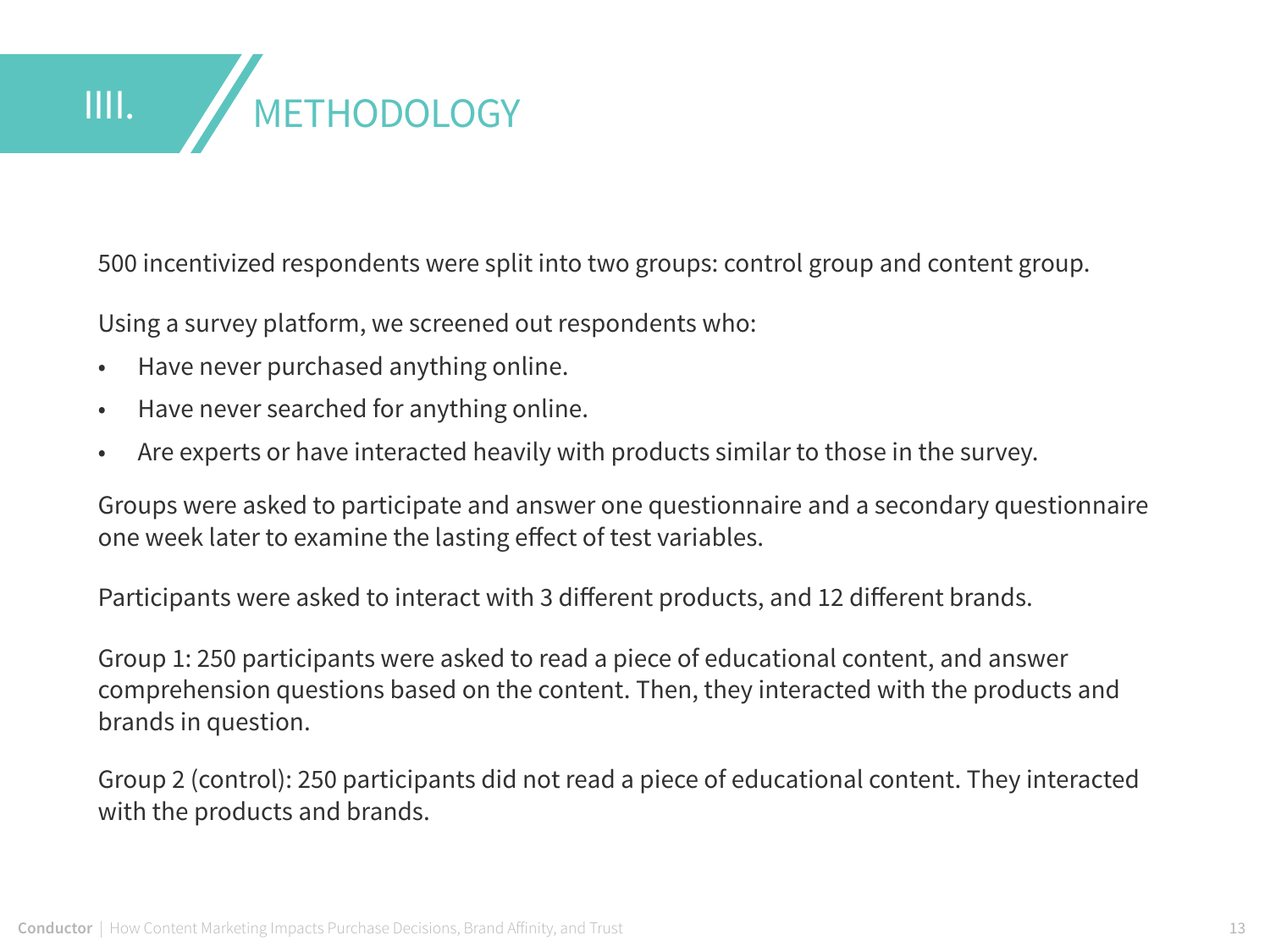# V. WHAT CONSUMERS EXPERIENCED IN THIS STUDY

Both Group 1 and 2 interacted with 3 different products from mock brands: blenders, hiking backpacks, and outdoor speakers. Group 1 was asked to read a piece of educational content related to each product.

> **How to Make Almond Milk (written by KitchenTech Blenders)**



## HOW TO MAKE ALMOND MILK

While we love the convenience of store-bought almond milk, sometimes it's fun to make it vourself! This recipe allows you to control the amount of sweetness and infuse flavors, as well as play around with the thickness. It will be your go-to when craving homemade dairy-free milk.

#### **VANILLA ALMOND MILK**



**IN PRINT FRIENDLY VERSION** 

the the the the the



SHOP KITCHENTECH BLENDERS AND GET STARTED ON MAKING HOMEMADE RECIPES TODAY!

#### Serves: 5 cups **Ingredients**

- . 1 cup (112 e) raw almonds, soaked overnight in cool water (or 1-2 hours in very hot water).
- . 5 cups (1200 ml) filtered water (less to thicken, more to thin)
- . 2 dates, pitted, or other sweetener of choice (omit for unsweetened)
- . I tap vanilla extract or one vanilla bean, scraped (omit for plain)
- · pinch sea salt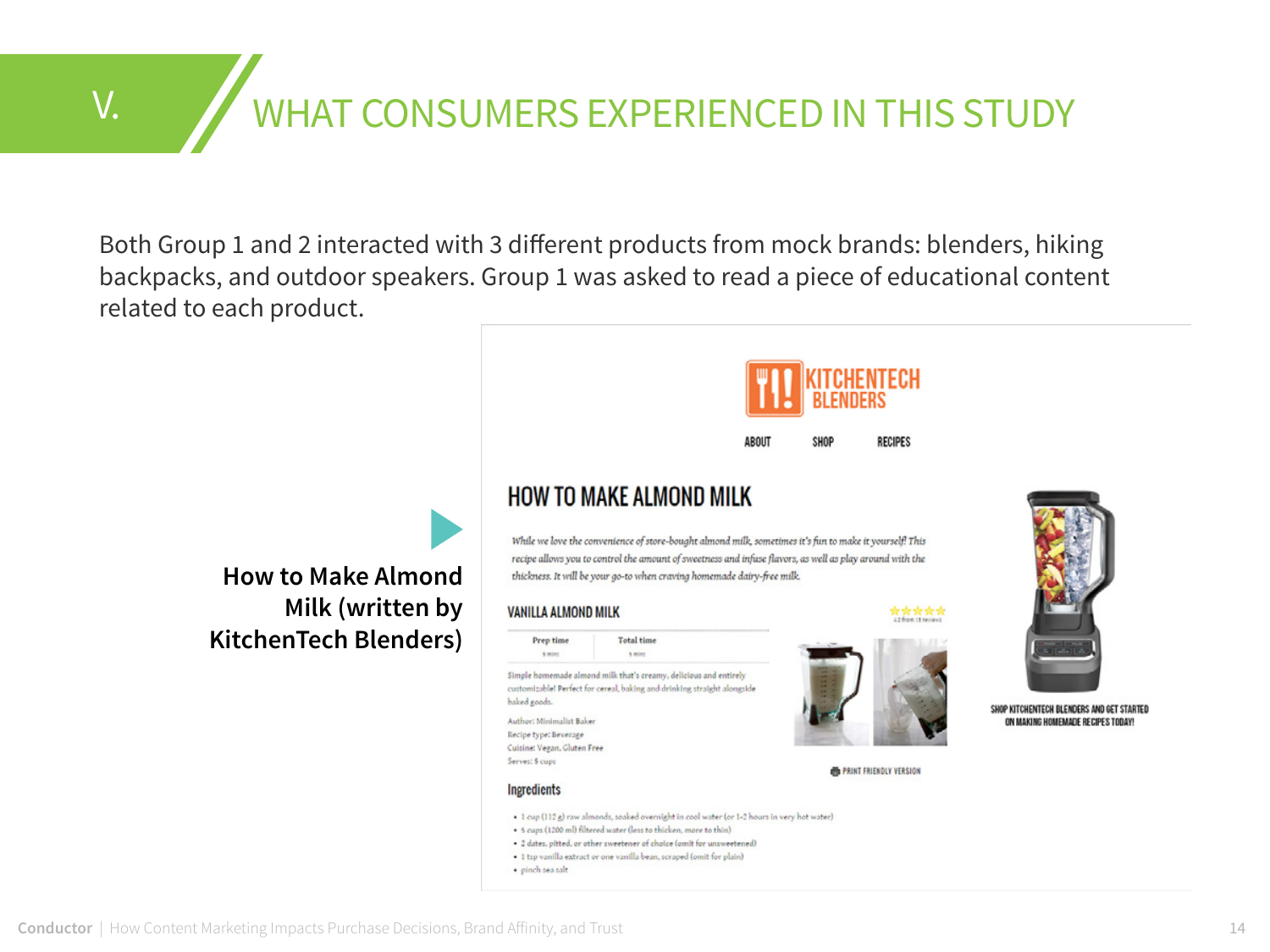

Plan Your Trip Shop our Products Camping Guide Support

**Backpacking 101: What You Need To Know to Get Started (written by Ozawa Peak Outfitters)** Home > Camping Articles > Backpacking 101: What You Need to Know to Get Started

#### Backpacking 101: What You Need to Know to Get Started

Sleep under the stars in a remote wilderness destination, fall asleep next to a babbling creek, and sip coffee while

the rising sun casts a golden light on your backcountry camp. Yes, backpacking is as inspiring as it sounds.

Backpacking is essentially the combination of camping and hiking, but even if you are a seasoned camper, there

are a few things to consider before you hit the trail and

Many first-time backpackers complain about their aching back and shoulders, or those darn blisters on their feet. If you get fit before you go backpacking, you'll feel better

go backpacking for the first time. Get Fit Before You Go

**By Jennifer Smith** For OzawaPeakOutfitters.com



#### Find the Right Backpack

In the backpack world, there are three main distinctions for sizes: day packs, overnight, and long haul. Which you need depends completely on what you plan on doing. Ozawa Peak Outfitters has a great rundown of some of the best packs for each type.

and have more fun.

It also helps to pack all of your gear into your pack before walking out the door to go backpacking. You'll want to make sure everything fits, that your pack isn't heavier than you can handle, and that you know how to pack according to weight distribution.

#### More Ozawa Peak Outfitters Articles

The Best Energy Bars for Outdoor Activities

to Least Visited National Parks and Why You Have to See Them

7 Scenic U.S. Summits

#### **Shop Our Backpacks**

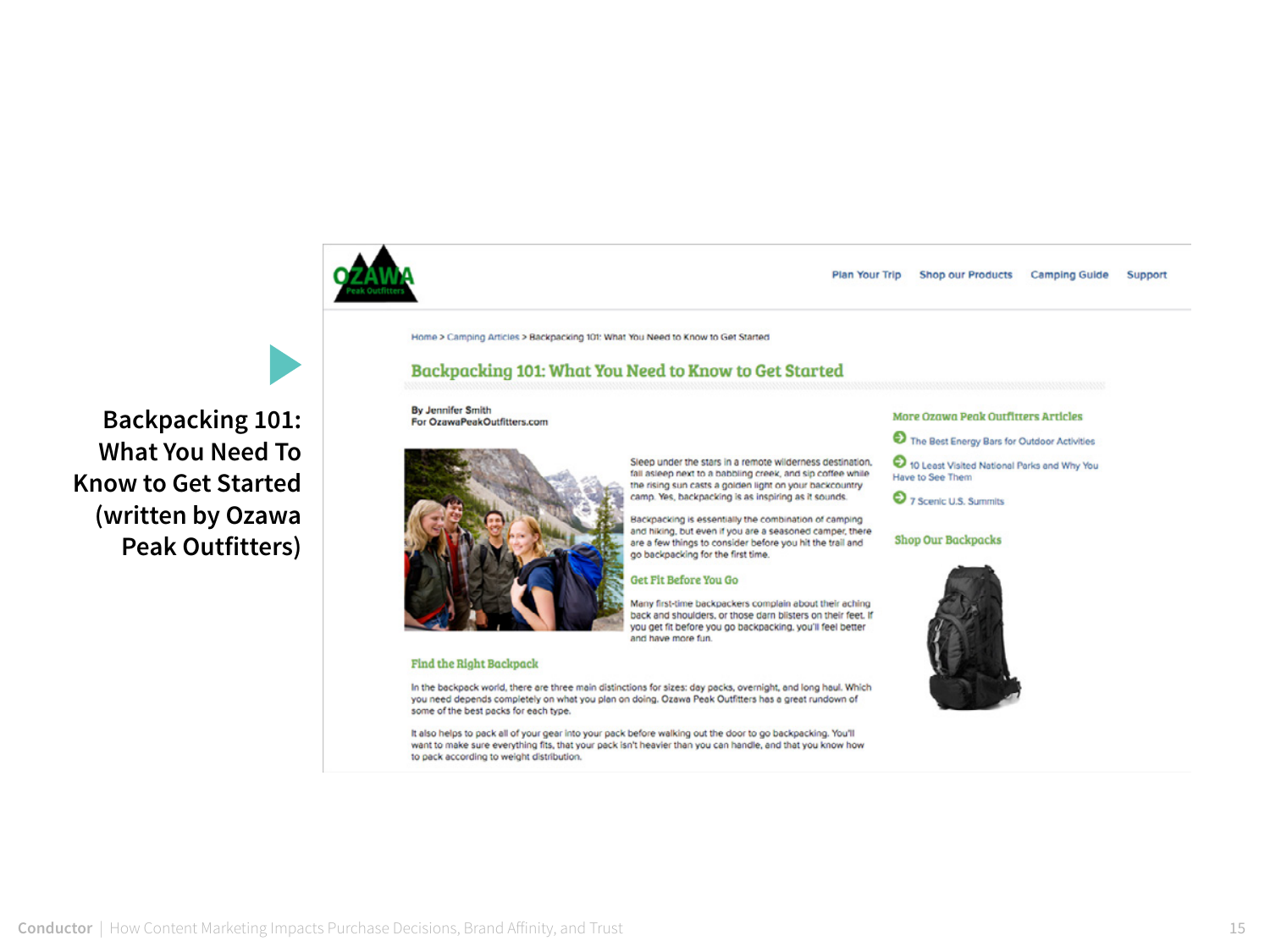

# Throwing a Party This Summer? Here are 25 Backyard Party Ideas.

Everything you need to know to secure a flyaway tablecloth and prevent bugs from diving into drinks.

### 1. Entertain with hidden speakers

### **Read This Next**

**The Ultimate PowerSoundz Summer Party Playlist** 

Nothing is more magical than listening to your favorite tunes in the backyard while you're entertaining your closest friends. Here's a tip: invest in portable or bluetooth speakers, and hide them behind in secret spots around your backyard. Check out our top picks for best outdoor speakers.



#### 2. Serve icy cold drinks

Keep drinks chilled without watering them down by placing your punch bowl into a larger bowl filled with ice. Use a plastic container to freeze a giant ice cube, which will melt slower than a ton of smaller cubes. To go the extra mile, prepare flavored ice. Simple pour whatever juice or lemonade you plan to serve into an ice cube tray and allow it to freeze. For added pizzazz, pop a berry into each cube. Try these creative uses for ice-cube trays.

**Throwing a Party This Summer? Here are 25 Backyard Party Ideas (written by PowerSoundz)**

 $\mathbf{f}$ 

O

 $\blacksquare$